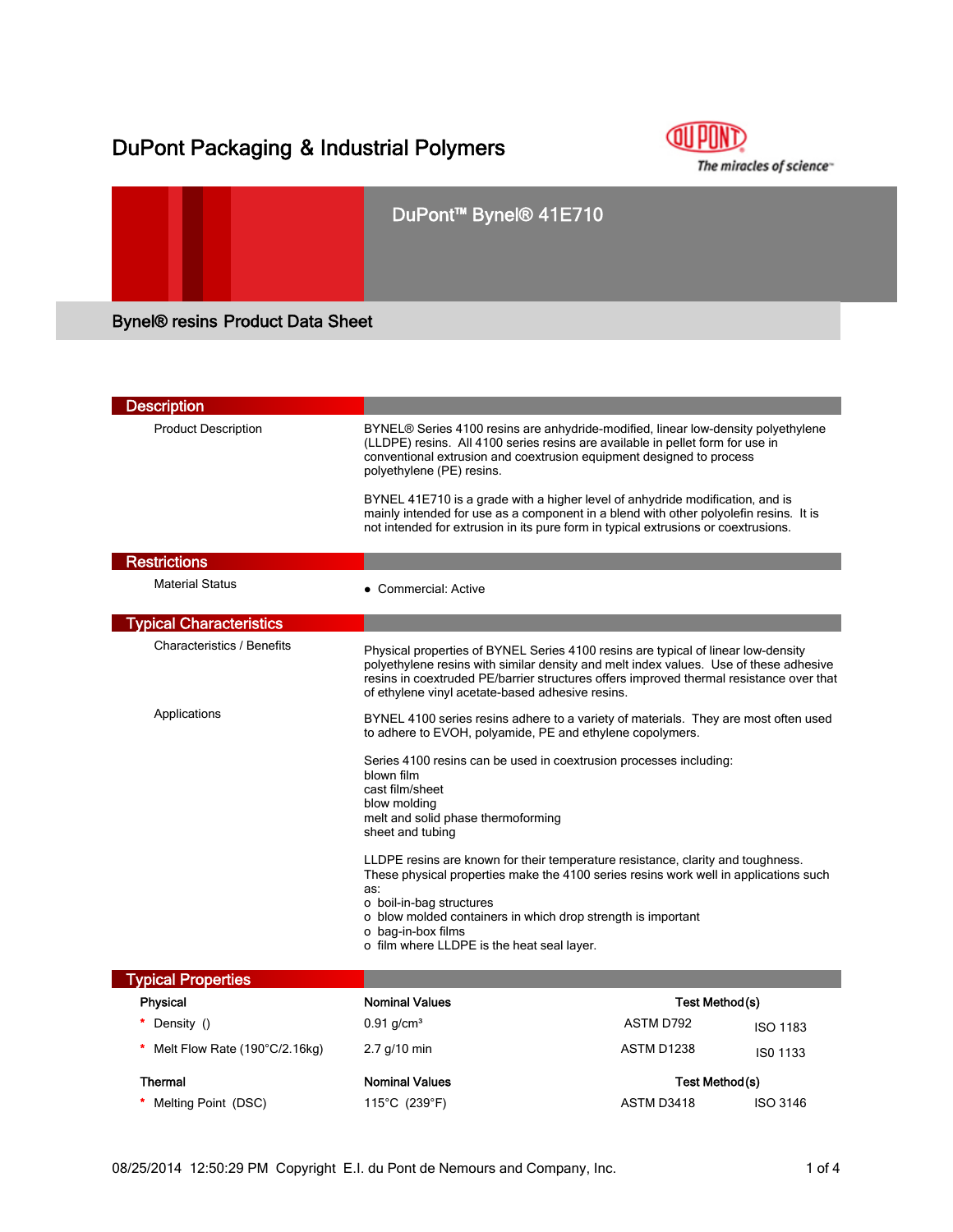| Freezing Point (DSC)              | 98°C (208°F)                                                | ASTM D3418                                                                                                                                                                                                                                                                                                                                                                                                                                                                                                                                                                                                       | ISO 3146       |
|-----------------------------------|-------------------------------------------------------------|------------------------------------------------------------------------------------------------------------------------------------------------------------------------------------------------------------------------------------------------------------------------------------------------------------------------------------------------------------------------------------------------------------------------------------------------------------------------------------------------------------------------------------------------------------------------------------------------------------------|----------------|
| <b>Vicat Softening Point</b><br>O | 103°C (217°F)                                               | <b>ASTM D1525</b>                                                                                                                                                                                                                                                                                                                                                                                                                                                                                                                                                                                                | <b>ISO 306</b> |
| Additional                        |                                                             |                                                                                                                                                                                                                                                                                                                                                                                                                                                                                                                                                                                                                  |                |
| <b>Adhesive Evaluation</b>        | thermoforming or orientation can also affect peel strength. | The performance of any adhesive resin should be evaluated within the context of the<br>application. The adhesive is designed to bond materials that would not ordinarily<br>adhere to each other. In most cases, peel strength is used as a measure of<br>performance. Although this is a convenient test, peel strength is affected not only by<br>adhesion, but also by peel angle, separation rate, temperature, and tensile and<br>modulus properties of the materials, and often by the time elapsed since the formation<br>of the bond. Post-treatment of the multi-layer structure, such as heat sealing, |                |
|                                   |                                                             | If peel strength is used as a measure of adhesive performance, it is imperative that<br>peel strength be evaluated not only at the time of manufacture, but throughout the life                                                                                                                                                                                                                                                                                                                                                                                                                                  |                |

of the product and under all the various conditions to which the structure will be exposed. Only then can the performance of the adhesive be related to peel strength.

adhesive extruder should be kept turning at a low RPM level. For a permanent

| <b>Processing Information</b>         |                                                                                                                                                                                                                                                                                                                                                                                                                                                                                                                                                                                                                                                                                                                             |
|---------------------------------------|-----------------------------------------------------------------------------------------------------------------------------------------------------------------------------------------------------------------------------------------------------------------------------------------------------------------------------------------------------------------------------------------------------------------------------------------------------------------------------------------------------------------------------------------------------------------------------------------------------------------------------------------------------------------------------------------------------------------------------|
| General                               |                                                                                                                                                                                                                                                                                                                                                                                                                                                                                                                                                                                                                                                                                                                             |
| <b>Maximum Processing Temperature</b> | 260°C (500°F)                                                                                                                                                                                                                                                                                                                                                                                                                                                                                                                                                                                                                                                                                                               |
| General Processing Information        | The temperature profiles shown below are for initial evaluations of BYNEL 41E710<br>adhesive resin when blended with PE. These profiles are designed to provide<br>adequate exposure time of the adhesive resin to elevated temperatures. Exposure<br>to elevated temperatures activates the anhydride which improves the bonding<br>capability of the adhesive resin. Regardless of the profile used, the adhesive resin<br>should be exposed to temperatures above 210C (410F) for several minutes prior to<br>contact with the other molten resins in coextrusion in order to ensure adequate<br>performance of the adhesive resin                                                                                       |
|                                       | In coextrusions with thermally sensitive resins such as EVOH or EVA, we suggest<br>that the maximum melt temperature be limited to 235C (455F) to guard against<br>overheating the EVOH or EVA. If adhesion results are adequate, we suggest<br>evaluating even lower melt temperatures such as 210 - 220C (410 - 428F).                                                                                                                                                                                                                                                                                                                                                                                                    |
|                                       | For coextrusion with polyamides or other thermally stable resins, the melt<br>temperature can be higher. We suggest a maximum melt temperature of 260C<br>(500F). This should provide acceptable bond strengths and film quality under<br>almost all coextrusion conditions. If adhesion results are adequate, melt<br>temperatures can be lowered. While it is possible to extrude BYNEL 4100 series<br>resins as high as 300 (572F), such high extrusion temperatures, particularly when<br>coupled with long residence times, may result in some film imperfections. In certain<br>streamlined extrusion operations, where residence times are short, it may be<br>possible to use temperatures higher than 260C (500F). |
|                                       | Variation of these suggested temperature profiles may be appropriate depending<br>upon the screw configuration, potential extruder horsepower limitations, potential<br>back pressure limitations, the need to match rheologies and/or the stability of the<br>other resins in the coextrusion. Film quality will also depend upon the residence<br>time of the adhesive resin in the system. Dead spots may result in localized<br>overheating and should be avoided by ensuring the flow path for the adhesive is as<br>streamlined as possible.                                                                                                                                                                          |
|                                       | We suggest using any standard polyolefin working screw when extruding BYNEL<br>4100 series resins. Excessively deep flights should be avoided as they might result<br>in poor melting of the adhesive resin. It is also important to properly size the<br>extruder for the output desired. Running large extruders at very low RPMs should<br>be avoided.                                                                                                                                                                                                                                                                                                                                                                   |
|                                       | For producing monolayer adhesive films with BYNEL 4100 adhesive resins,<br>extrusion conditions commonly used for converting linear low density polyethylene<br>into films can be employed.                                                                                                                                                                                                                                                                                                                                                                                                                                                                                                                                 |
|                                       | If the coextrusion process is stopped for short periods of time, the screw in the                                                                                                                                                                                                                                                                                                                                                                                                                                                                                                                                                                                                                                           |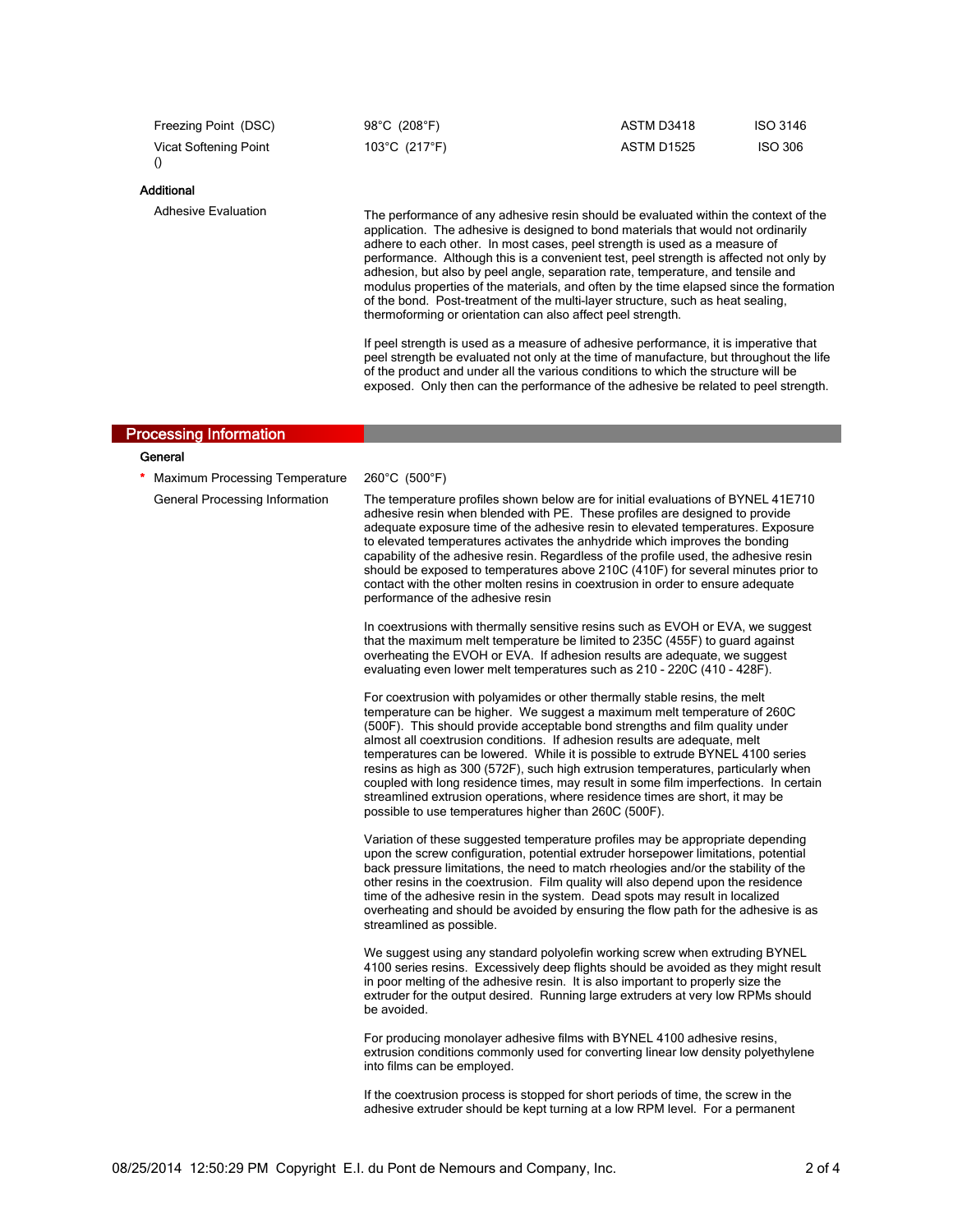shutdown, the BYNEL adhesion resin should be purged out using an available polyethylene resin run at the same extrusion temperature used during the extrusion process of the adhesive resin. Making frequent changes in screw speed during the shutdown process and subsequent start-up will help remove the previous material from the system more effectively. Sometimes upon start-up of the adhesive resin, excessive amounts of gel may be observed. This may be due to the natural ability of the adhesive resin to act as a purging compound. In this case, continued extrusion will eventually clear up the problem.

| CoExtrusion w/EVOH Processing                 | <b>Nominal Values</b>                                                                                                                                                                                                                                                                                                                                                                                                                                                                                                                                                                                                                                                                                                                                                     |
|-----------------------------------------------|---------------------------------------------------------------------------------------------------------------------------------------------------------------------------------------------------------------------------------------------------------------------------------------------------------------------------------------------------------------------------------------------------------------------------------------------------------------------------------------------------------------------------------------------------------------------------------------------------------------------------------------------------------------------------------------------------------------------------------------------------------------------------|
| CoExtrusion w/EVOH Processing<br>Information  | Proposed Extruder Set Temperatures                                                                                                                                                                                                                                                                                                                                                                                                                                                                                                                                                                                                                                                                                                                                        |
| Feed Zone                                     | 160°C (320°F)                                                                                                                                                                                                                                                                                                                                                                                                                                                                                                                                                                                                                                                                                                                                                             |
| Second Zone                                   | 185°C (365°F)                                                                                                                                                                                                                                                                                                                                                                                                                                                                                                                                                                                                                                                                                                                                                             |
| <b>Third Zone</b>                             | 235°C (455°F)                                                                                                                                                                                                                                                                                                                                                                                                                                                                                                                                                                                                                                                                                                                                                             |
| Fourth Zone                                   | 235°C (455°F)                                                                                                                                                                                                                                                                                                                                                                                                                                                                                                                                                                                                                                                                                                                                                             |
| Fifth Zone                                    | 235°C (455°F)                                                                                                                                                                                                                                                                                                                                                                                                                                                                                                                                                                                                                                                                                                                                                             |
| Adapter Zone                                  | 235°C (455°F)                                                                                                                                                                                                                                                                                                                                                                                                                                                                                                                                                                                                                                                                                                                                                             |
| Die Zone                                      | 235°C (455°F)                                                                                                                                                                                                                                                                                                                                                                                                                                                                                                                                                                                                                                                                                                                                                             |
| <b>CoExtrusion w/Nylon Processing</b>         | <b>Nominal Values</b>                                                                                                                                                                                                                                                                                                                                                                                                                                                                                                                                                                                                                                                                                                                                                     |
| CoExtrusion w/Nylon Processing<br>Information | Proposed Extruder Set Temperatures                                                                                                                                                                                                                                                                                                                                                                                                                                                                                                                                                                                                                                                                                                                                        |
| Feed Zone                                     | 160°C (320°F)                                                                                                                                                                                                                                                                                                                                                                                                                                                                                                                                                                                                                                                                                                                                                             |
| Second Zone                                   | 185°C (365°F)                                                                                                                                                                                                                                                                                                                                                                                                                                                                                                                                                                                                                                                                                                                                                             |
| Third Zone                                    | 235°C (455°F)                                                                                                                                                                                                                                                                                                                                                                                                                                                                                                                                                                                                                                                                                                                                                             |
| Fourth Zone                                   | 260°C (500°F)                                                                                                                                                                                                                                                                                                                                                                                                                                                                                                                                                                                                                                                                                                                                                             |
| Fifth Zone                                    | 260°C (500°F)                                                                                                                                                                                                                                                                                                                                                                                                                                                                                                                                                                                                                                                                                                                                                             |
| Adapter Zone                                  | 260°C (500°F)                                                                                                                                                                                                                                                                                                                                                                                                                                                                                                                                                                                                                                                                                                                                                             |
|                                               |                                                                                                                                                                                                                                                                                                                                                                                                                                                                                                                                                                                                                                                                                                                                                                           |
| Die Zone                                      | 260°C (500°F)                                                                                                                                                                                                                                                                                                                                                                                                                                                                                                                                                                                                                                                                                                                                                             |
|                                               |                                                                                                                                                                                                                                                                                                                                                                                                                                                                                                                                                                                                                                                                                                                                                                           |
|                                               |                                                                                                                                                                                                                                                                                                                                                                                                                                                                                                                                                                                                                                                                                                                                                                           |
| <b>FDA Status Information</b>                 | BYNEL® 41E710 Adhesive Resin complies with Food and Drug Administration<br>Regulation 21 CFR 175.105 - - Adhesives. This Regulation describes adhesives<br>that may be used as components of articles intended for use in packaging,<br>transporting, or holding food, subject to the limitations and requirements therein.<br>The information and certifications provided herein are based on data we believe to<br>be reliable, to the best of our knowledge. The information and certifications apply<br>only to the specific material designated herein as sold by DuPont and do not apply<br>to use in any process or in combination with any other material. They are provided<br>at the request of and without charge to our customers. Accordingly, DuPont cannot |
| <b>Regulatory Information</b>                 | quarantee or warrant such certifications or information and assumes no liability for<br>their use.<br>For information on regulatory compliance outside the U.S., consult your local DuPont                                                                                                                                                                                                                                                                                                                                                                                                                                                                                                                                                                                |
|                                               | representative.                                                                                                                                                                                                                                                                                                                                                                                                                                                                                                                                                                                                                                                                                                                                                           |
| Safety & Handling                             | For information on appropriate Handling & Storage of this polymeric resin, please<br>refer to the Material Safety Data Sheet                                                                                                                                                                                                                                                                                                                                                                                                                                                                                                                                                                                                                                              |

## Read and Understand the Material Safety Data Sheet (MSDS) before using this product